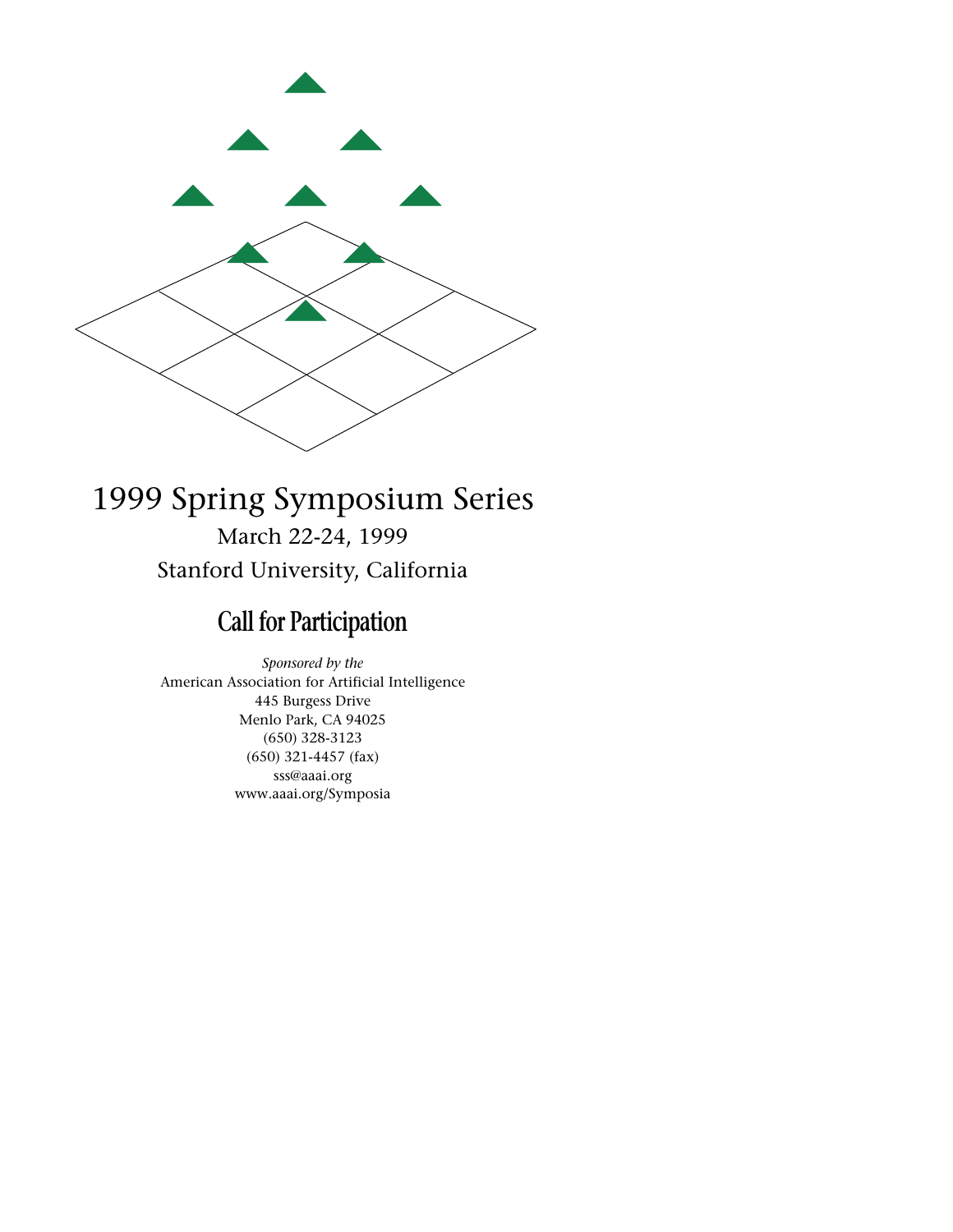The American Association for Artificial Intelligence presents the<br>1999 Spring Symposium Series<br>to be held Monday through Wednestificial Intelligence presents the to be held Monday through Wednesday, March 22-24, 1999, at Stanford University. The topics of the seven symposia are:

- Agents with Adjustable Autonomy
- AI Equipment Maintenance Service and Support
- Artificial Intelligence and Computer Games
- Hybrid Systems and AI: Modeling, Analysis and Control of Discrete + Continuous Systems
- Intelligent Agents in Cyberspace
- Predictive Toxicology of Chemicals: Experiences and Impact of AI Tools
- Search Techniques for Problem Solving Under Uncertainty and Incomplete Information

Symposia will be limited to between forty and sixty participants. Each participant will be expected to attend a single symposium. Working notes will be prepared and distributed to participants in each symposium.

A general plenary session, in which the highlights of each symposium will be presented, will be held on Tuesday, March 23, and an informal reception will be held on Monday, March 22.

In addition to invited participants, a limited number of other interested parties will be able to register in each symposium on a first-come, firstserved basis. Registration information will be available by December 15, 1998. To register, contact:

AAAI 445 Burgess Drive Menlo Park, CA 94025 (650) 328-3123 (650) 321-4457 (fax) sss@aaai.org www.aaai.org/Symposia/

#### **Submissions**

2

Submissions for the symposia are due on October 30, 1998. Notification of acceptance will be given by November 13, 1998. Material to be included in the working notes of the symposium must be received by January 29, 1999. See the appropriate section below for specific submission requirements for each symposium.

This document is available at www.aaai.org/Symposia/Spring/1999 /sssparticipation-99.html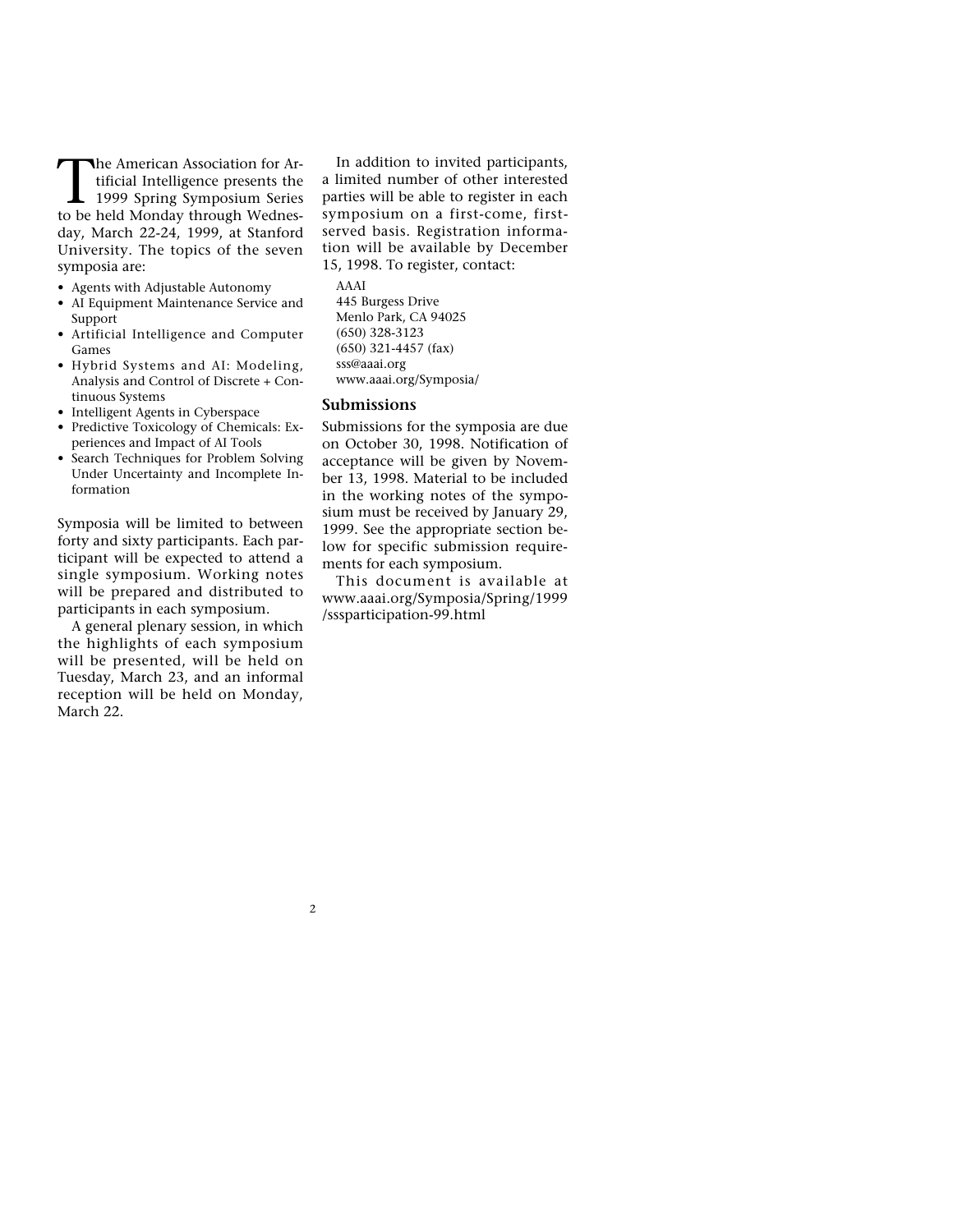# **Agents with Adjustable Autonomy**

**A** djustable autonomy means dynamically adjusting the level<br>pending on the situation. For realnamically adjusting the level of autonomy of an agent deworld teaming between humans and autonomous agents, the desired or optimal level of control may vary over time. Hence, effective autonomous agents will support adjustable autonomy. This contrasts with most work in autonomous systems, in which the style of interaction between the human and agent are fixed by design.

The adjustable autonomy concept includes the ability for humans to adjust the autonomy of agents, for agents to adjust their own autonomy, and for a group of agents to adjust the autonomy relationships within the group. Effective adjustable autonomy minimizes the necessity for human interaction, but maximizes the capability for humans to interact at whatever level of control is most appropriate for any situation at any time. Topics include, but are not limited to:

- Human-involved procedure execution
- Mixed-initiative planning
- Monitoring and situation awareness
- Anytime behavior modification of agents
- Maximizing effective collaboration between humans and agents
- Human-centered autonomous systems
- Understanding/controlling agents having adjustable autonomy
- Validation and verification of agents having adjustable autonomy
- Resource and constraint-based autonomy

3

- Levels of autonomy
- Safety and fault-tolerance
- Mission criticality
- Long-distance interaction
- Modeling and predicting behavior
- Reasoning about communication
- Prioritized tasking
- Case studies on problems in mixed human-machine operations
- Associate systems and overlapping competence
- Command-by-exception
- Flexible team organization between humans and agents
- Question-asking to achieve sufficient task clarity

#### **Submissions**

We seek papers (up to 8 pages) or abstracts (1-2 pages) on the topics listed above and related topics. Submissions should be submitted electronically. Additional information regarding the symposium, including instructions on sending submissions, can be found at: tommy.jsc.nasa.gov/ ~korten/aaai-ss99/

#### **Organizing Committee**

Barney Pell (pell@ptolemy.arc.nasa. gov) (cochair), NASA Ames Research Center, MS 269-2 Moffett Field, CA 94035-1000; David Musliner (musliner@htc.honeywell.com) (cochair), Honeywell Technology Center, MN65-2600, 3660 Technology Drive, Minneapolis, MN 55418; Gregory Dorais NASA Ames Research Center (gadorais@ptolemy.arc.nasa.gov); David Kortenkamp, Metrica, NASA Johnson (david.m.kortenkamp1@jsc.nasa.gov); Nicola Muscettola, NASA Ames Research Center (mus@ptolemy.arc.nasa.gov); and Milind Tambe, USC Information Sciences Institute (tambe@isi.edu).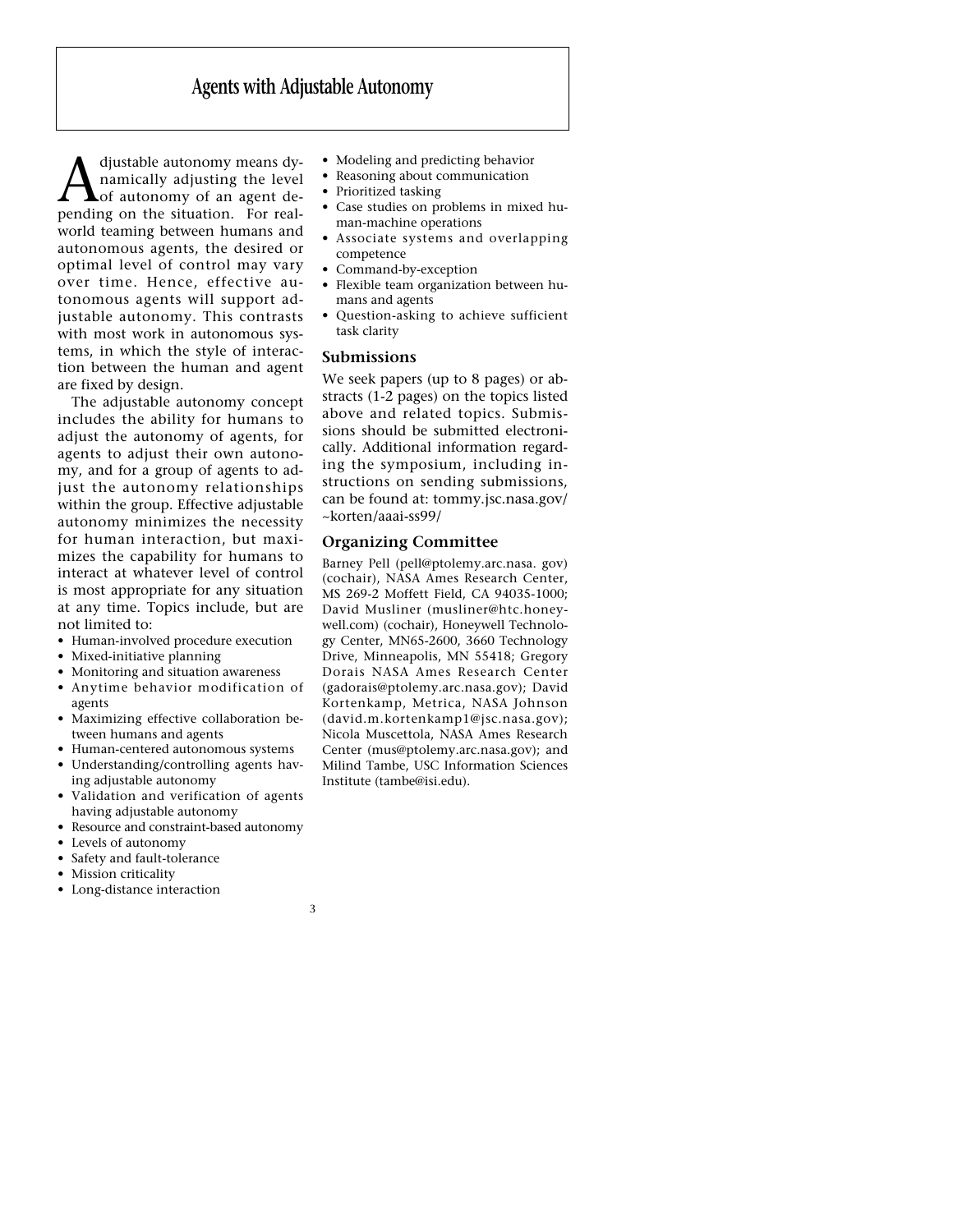# **AI in Equipment Maintenance Service & Support**

In a recent paradigm shift, manu-<br>facturing companies who experi-<br>ence a reduction of profit margins<br>in their traditional businesses try to n a recent paradigm shift, manufacturing companies who experience a reduction of profit margins maintain and grow their market share by offering their customers novel and aggressive service contracts. In these new offerings the old parts & labor billing model is replaced by guaranteed uptime. This in turn places the motivation to maintain equipment in working order on the servicing company.

As a result there is a strong and renewed emphasis on AI technologies that can be used to monitor products and processes, detect incipient failures, identify possible faults (in various stages of development), determine the preventive or corrective action, generate a cost-efficient repair plan and monitor its execution. The service market delivered will include manufacturing (such as aircraft engines, appliances, locomotives, etc.) and non-manufacturing (such as financial systems, medical systems, etc.) based businesses. This workshop aims to address relevant AI technologies which address segmentation, classification, prediction, and decision making in particular in:

- Adaptation to changing environments • Decision making of autonomous systems (from a service point of view)
- Information fusion of various diagnostic modules to resolve conflicts and aggregate information expressing uncertainty in different domains
- Knowledge extraction from symptom databases
- Remote monitoring and diagnosis tasks
- Intelligent internet based agents for monitoring tasks
- Maintenance planning
- Corrective action planning
- Trend performance analysis and prognostics
- Reliability and margin prediction
- Machine learning to recognize and classify new system behavior
- Autonomous repair
- Reconfigurability

#### **Submissions**

Potential participants should submit either a full technical paper (8 pages maximum); a statement of interest (up to 1000 words) that is a description of an ongoing research effort; a position statement; a description of a problem to be discussed; or a description of tools, corpora, or other resources, especially if they can be shared with others.

Send all submissions electronically to goebelk@crd.ge.com. If you are unsure whether your file will print at our site, please submit four days before the deadline in order to receive a confirmation to Kai Goebel, GE Corporate Research and Development, K1-5C4A, One Research Circle, Niskayuna, NY 12309, USA. More information is available at the web site best.me.berkeley.edu/~goebel/ss99/ai es.html

## **Organizing Committee**

4

Alice Agogino, UC Berkeley (aagogino @euler.me.berkeley.edu); Piero Bonissone, GE Corporate Research and Development (bonissone@crd.ge.com); Kai Goebel, GE Corporate Research and Development (goebelk@crd.ge.com); George Vachtsevanos, Georgia Institute of Technology (george.vachtsevanos@ee.gatech.edu).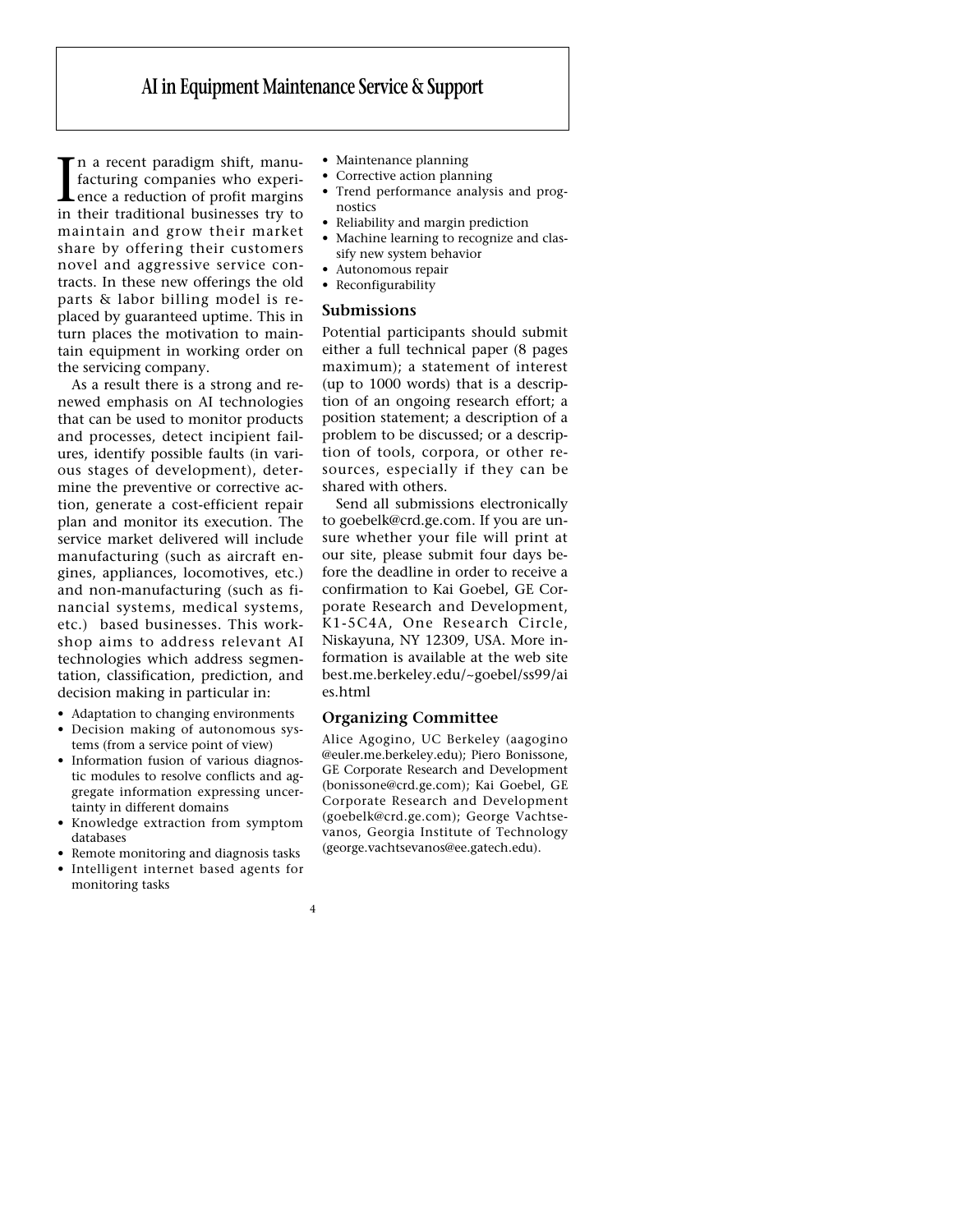The gaming industry has always been, and continues to be, an early adopter of AI techniques. The explosion of power in home computers has dramatically increased the potential for the use of AI techniques in computer games. Thus it would be useful for the gaming industry to be more directly tapped into the AI research community. Conversely, as an application area, entertainment provides new challenges for the AI research community. Increased communication could therefore benefit both communities.

This symposium is intended to bring together AI researchers and professionals from the entertainment software industry. It will provide a forum to explore mutual interests, including (but not limited to) new AI techniques for entertainment software, research avenues that might benefit the entertainment industry, and ways to more easily transfer technology. Activities will include presentations on products and research, as well as moderated discussions.

We would like to see a variety of game-related AI topics addressed, including:

- *The role of AI in computer games*  How is AI used in current computer games? What are the parameters of the problems that need to be solved? What will be the next AI-intensive area of gaming?
- *AI experiences*

In solving AI problems in your research or commercial product, what were your experiences with this research or product? How did it succeed and what were the pitfalls along the way?

5

- *Building long-term plans for technology transfer*
	- How can we integrate research projects into current and future computer games? What kinds of communication networks or publications can contribute to this? What kinds of common tools would allow these two groups to share code and ideas?

#### **Submissions**

Potential participants should submit a short paper (3-5 pages) describing a work recently completed or in progress that they would like to discuss or a proposal (1-2 pages) of questions to help seed a discussion on these or related topics. For all submissions, participants should include a submissions CV or resume highlighting their work in this area.

Send submissions to wolff@cs.nwu. edu; ASCII preferred and Acrobat or HTML accepted. System demonstrations are also accepted; please contact us before the submission date about logistics. Web page: www.cs. nwu.edu/~wolff/AAAI-symposium. html

# **Organizing Committee**

Wolff Dobson (cochair), Northwestern University; Ken Forbus (cochair), Northwestern University; John Laird (cochair), University of Michigan; Mike van Lent, University of Michigan; Ernest Adams, Electronic Arts; and Andrew Stern, PF. Magic.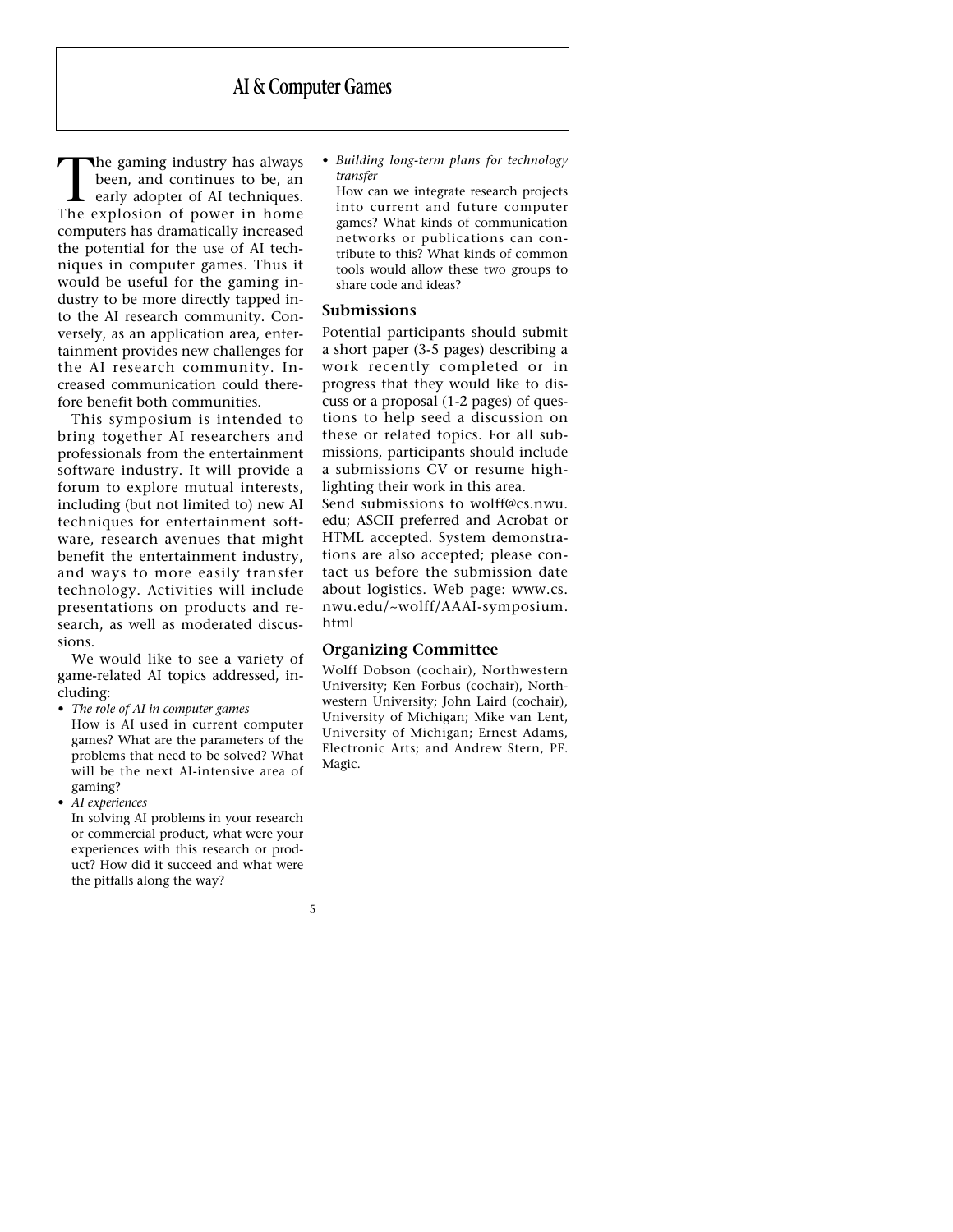**Hybrid Systems & AI: Modeling, Analysis, and Control of Discrete + Continuous Systems**

The use of digital computers to control continuous, dynamic processes has led to the development of hybrid (discrete + continuous) systems. The hybrid systems community is a cross-disciplinary community that combines modeling and analysis techniques for studying discrete event systems, with techniques from continuous systems and control theory. Hybrid behavior is generally described as intervals of piecewise continuous behaviors interspersed with discrete transitions. Each interval of continuous behavior represents a so-called mode of system operation; mode transitions represent discrete behaviors. Examples of hybrid systems include robots, air traffic control systems, and automated multi-vehicle highway systems.

The growing field of hybrid systems has seen a great deal of activity over the last few years often focusing on synthesis, verification and stability analysis of controllers for hybrid systems. Interestingly, a number of the problems addressed by this community are shared by AI researchers studying robotics, planning, simulation, verification, execution monitoring, decision analysis, reasoning about action, diagnosis, modeling and analysis of physical systems, and perception. This workshop aims to bring together these different communities to explore opportunities for exploiting AI representation and reasoning techniques for hybrid system modeling and analysis, and for integrating techniques from hybrid systems into current AI research. To accommodate the diverse background of the workshop

participants, we plan to design the workshop in a manner that will facilitate interaction and discourse among the participants. The format will include invited talks by researchers including Tom Henzinger, Alan Mackworth Shankar Sastry, and Brian Williams; theme-based presentations followed by facilitated discussion; panel sessions to discuss common problems; and opportunity for postworkshop discussion.

We invite submissions in a broad range of areas related to modeling, analysis and control of hybrid systems. Topics include but are not limited to knowledge representation techniques for modeling hybrid systems; reasoning and analysis techniques for hybrid systems; control of hybrid systems; models of offline versus online computation; and verification and validation of hybrid systems.

## **Submissions**

6

Potential participants should submit a short paper describing work in progress, completed work, positions, comparisons, testbeds, tutorials, discussion topics or potential panels. For details see www.ksl.stanford.edu/ springsymp99/.

## **Organizing Committee**

Gautam Biwas (cochair), Vanderbilt Univ.; Sheila McIlraith (cochair), Stanford University; Craig Boutillier, Univ. of British Columbia; Dan Clancy, NASA Ames; Vineet Gupta, NASA Ames; Illa Nourbakhsh, Carnegie Mellon University; Erik Sandewall, Linkoping University; Henny Sipma, Stanford University; Claire Tomlin, Stanford University; Howard Wong-Toi, Cadence Berkeley Labs, Feng Zhao, Xerox PARC.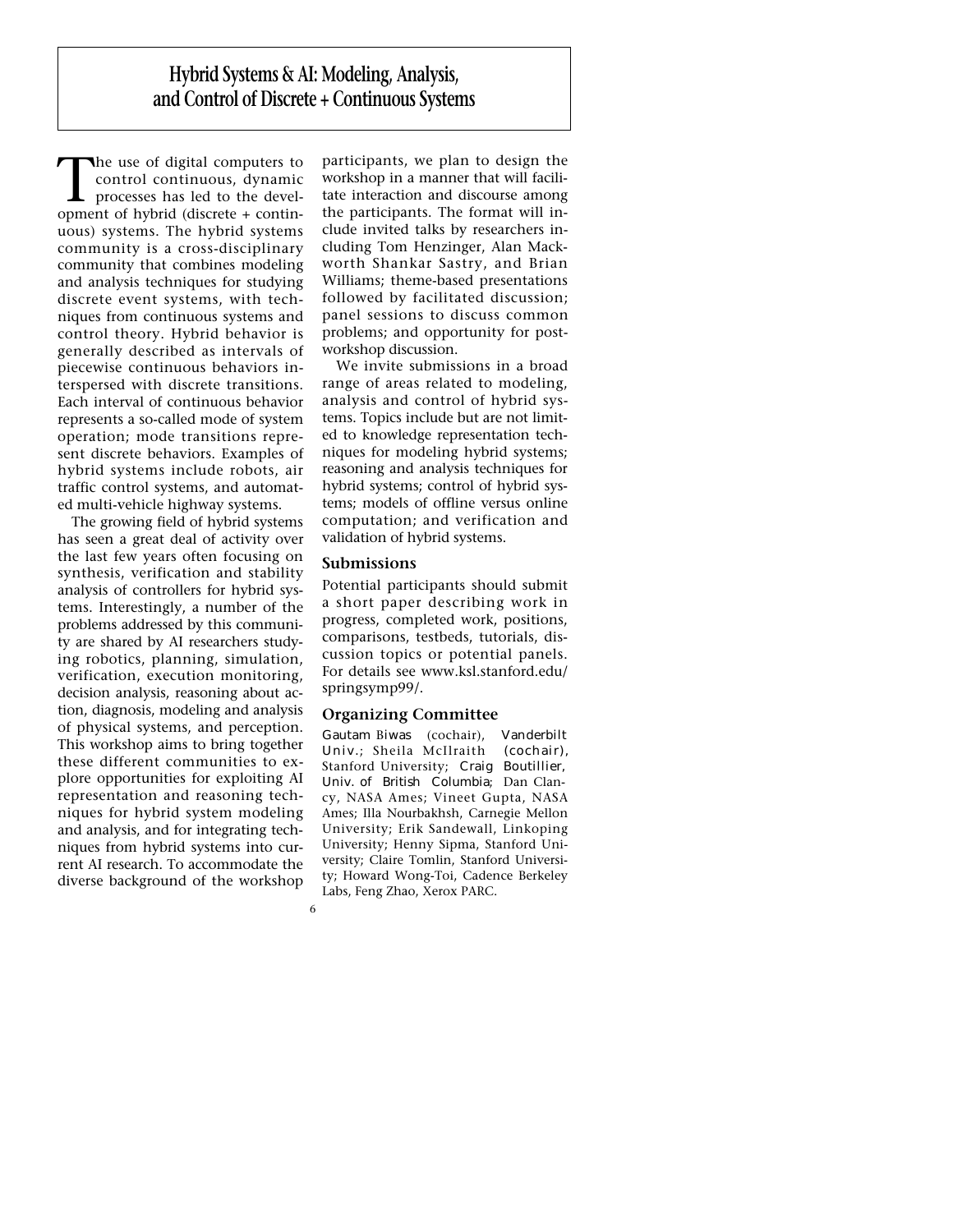The growth of cyberspace comprising of the Internet, intranets and extranets, and the World Wide Web has been phenomenal. Cyberspace now contains enormous information and it is also rapidly being exploited for a number of business and other applications. However, effective use of cyberspace and of the information in it is becoming increasingly difficult.

There is now growing interest in deploying intelligent software agents for effective use of cyberspace. They can act as smart personal assistants, roam cyberspace to collect required information on behalf of the users and conduct a variety of business activities online. They could also collectively perform complex, collaborative tasks. To make significant progress in this area, however, we need to: 1) identify and explore opportunities for intelligent agents in cyberspace; 2) develop new, innovative applications; and 3) devise integrated, comprehensive approaches for their widespread deployment in cyberspace. The symposium aims to bring together researchers and developers in the areas of intelligent agents, information retrieval, electronic business and the Internet and Web to have focussed discussions on the current status of research and applications of intelligent agents in cyberspace and to explore directions for further work.

Topics of coverage include agent architectures for cyberspace; smart, adaptive, learning user interfaces; agent collaboration and coordina-

7

tion in cyberspace; innovative agent applications; testing and validation; technical, social and ethical issues in deploying intelligent agents in cyberspace, case studies and experience reports.

# **Submissions**

Submissions (not exceeding 12 pages) describing completed work, work in progress, tutorials or positions/perspectives and proposals for panel discussion are solicited. They should be sent electronically to both the cochairs in PostScript or PDF format as an attachment to e-mail.

Those who would simply like to participate in the symposium should send an e-mail to both the cochairs highlighting their background and interest. For further information see btwebsh.macarthur.uws.edu.au/san/ iac/

#### **Organizing Committee**

San Murugesan (cochair), University of Western Sydney Macarthur (s.murugesan@uws.edu.au); Daniel E. O'Leary (cochair), University of Southern California, (oleary@rcf.usc.edu); Athula Ginige, University of Western Sydney Macarthur; Bruten Janet, HP Labs; Christian Lemaitre Leon, Laboratorio National de Informatica Avanzada; Elisabeth Andre, DFKI Gmbh; Katia Sycara, Carnegie Mellon University; Mark Maybury, MITRE Corp.; Michael Huhns, University of South Carolina; Munindar P. Singh, North Carolina State University; and Radhakrishnan, Concordia University.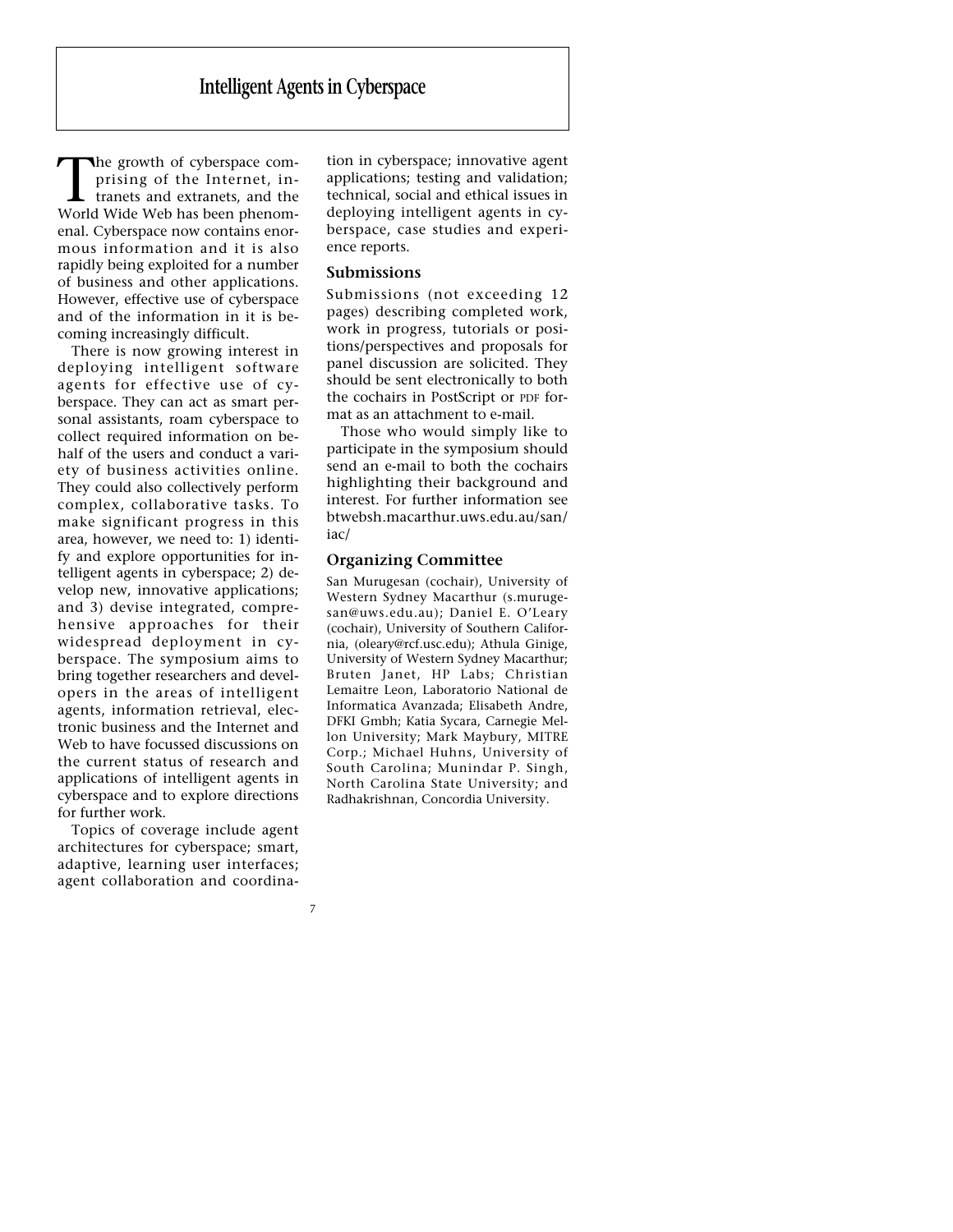**A** I and related techniques play a<br>major role in toxicity predic-<br>tional toxicity prediction is to demajor role in toxicity prediction. The goal of computascribe the possible relationships between chemical properties, on the one hand, and biological and toxicological processes, on the other. This symposium will highlight the potential of different AI approaches, either individually and combined, for computational toxicity prediction.

Success in this research depends on the contribution of experts from different areas, and we invite participation from researchers in all related fields. We welcome AI researchers who have applied learning techniques to domains outside toxicity prediction and are in search of new areas. Some of the questions to be addressed in the symposium are:

- How do we represent chemical information? Several methods have been proposed. Are they equivalent? How do we evaluate them? Are results from different experiments reproducible?
- How can machine learning (including ANN, fuzzy logic, GA, ILP, …) techniques be used? AI tools have yet to be fully evaluated in this domain. Which techniques are better for toxicity prediction, especially given our changing understanding of toxicology? Are hybrid approaches better?
- Are current experimental data sets sufficient for AI techniques? Do they have sufficient accuracy? How do we take advantage of existing data sets? Can we use techniques from data mining and reasoning under uncertainty?

To achieve a common background among both computer scientists and chemists, there will be short introductory presentations on the state of

8

the art in computational techniques, machine learning, chemical descriptors, and toxicological prediction. The rest of the sessions will include presentations (oral and poster) with a discussion on the open problems.

# **Submissions**

Potential participants should submit an abstract describing work in progress, completed work, positions, or even open questions for discussion. Abstracts should be submitted electronically to gini@elet.polimi.it, including title, author's name(s), affiliation, mailing address, e-mail, phone and fax numbers. Participants may be invited to submit a longer version of their paper. All contributions will be collected in working notes. Some financial assistance is available for student participation. Further information and format for submissions will be posted at www.elet.polimi.it/AAAI-PT

# **Organizing Committee**

Giuseppina C. Gini (chair), Dipartimento di Elettronica e Informazione Politecnico di Milano, piazza L. da Vinci 32, 20133 Italy, Telephone: (+39) 02-23993626, fax: (+39) 02 - 23993411 (gini@elet.polimi.it, www.elet.polimi.it/people/gini/index.ht ml); Alan R. Katritzky (cochair), University of Florida (katritzky@chem. ufl.edu); Emilio Benfenati, Istituto Mario Negri (benfenati@irfmn.mnegri.it); Daniel L. Boley, University of Minnesota, (boley@ cs.umn.edu); Adolf Grauel, University of Paderborn (grauel@ibm5.uni-paderborn. de); Marco Valtorta, University of South Carolina (mgv@usceast.cs.sc. edu); and Yin-tak Woo, EPA (yintak@epamail.epa. gov).